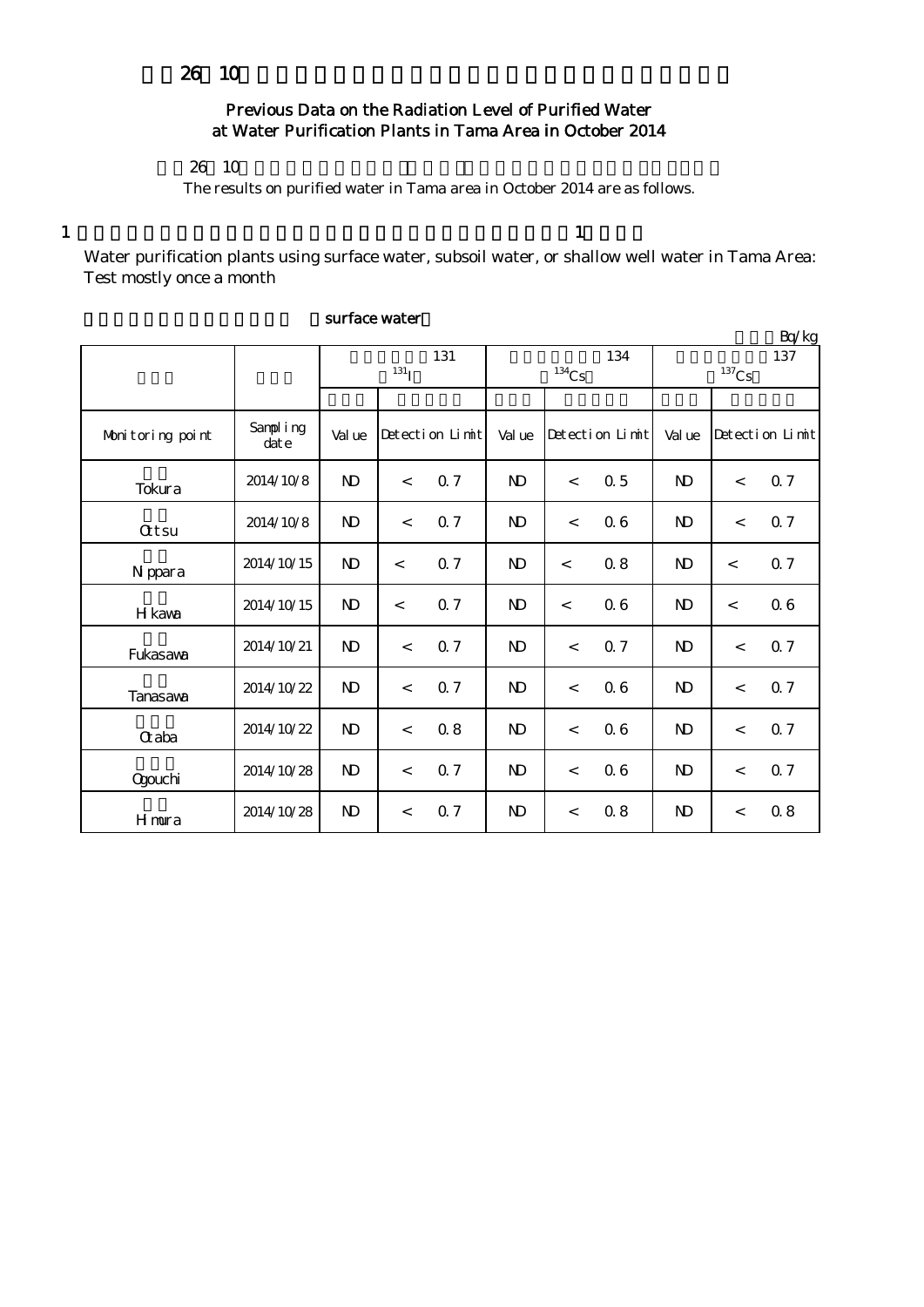subsoil water

| Bq/kg            |                  |                           |                          |                 |              |                          |                 |                 |         |                 |
|------------------|------------------|---------------------------|--------------------------|-----------------|--------------|--------------------------|-----------------|-----------------|---------|-----------------|
|                  |                  | 131<br>$^{131}\mathrm{I}$ |                          |                 |              | $^{134}\mathrm{Cs}$      | 134             | 137<br>$137$ Cs |         |                 |
|                  |                  |                           |                          |                 |              |                          |                 |                 |         |                 |
| Monitoring point | Sampling<br>date | Val ue                    |                          | Detection Limit | Val ue       |                          | Detection Limit | Val ue          |         | Detection Limit |
| Chi gasedai ni   | 2014/10/14       | $\mathbf{N}$              | $\lt$                    | 06              | $\mathbf{D}$ | $\overline{\phantom{a}}$ | 0.7             | $\mathbf{D}$    | $\,<\,$ | 0.7             |
| H nat awada      | 2014/10/14       | $\mathbf{N}$              | $\overline{\phantom{a}}$ | 0.7             | ND           | $\prec$                  | Q <sub>7</sub>  | $\mathbf{D}$    | $\,<$   | 0.9             |
| Nari ki          | 2014/10/20       | $\mathbf{N}$              | $\,<\,$                  | 0.8             | $\mathbf{N}$ | $\lt$                    | 06              | $\mathbf{D}$    | $\,<$   | 0.7             |
| Fut anat ao      | 2014/10/20       | $\mathbf{D}$              | $\lt$                    | 0.8             | $\mathbf{N}$ | $\prec$                  | $0.8$           | $\mathbf{N}$    | $\,<$   | 06              |
| Mitakesann       | 2014/10/21       | $\mathbf{D}$              | $\lt$                    | 0.5             | $\mathbf{D}$ | $\lt$                    | 06              | $\mathbf{D}$    | $\,<\,$ | 06              |
| Takat suki       | 2014/10/23       | $\mathbf{D}$              | $\lt$                    | 0.8             | $\mathbf{D}$ | $\lt$                    | Q <sub>7</sub>  | N <sub>D</sub>  | $\,<\,$ | 0.7             |
| Savai dai i chi  | 2014/10/27       | $\mathbf{D}$              | $\lt$                    | 0.7             | $\mathbf{D}$ | $\lt$                    | 0.7             | N <sub>D</sub>  | $\lt$   | 06              |
| Savai dai ni     | 2014/10/27       | $\mathbf{D}$              | $\overline{\phantom{a}}$ | 0.7             | $\mathbf{D}$ | $\lt$                    | 06              | $\mathbf{D}$    | $\,<\,$ | 0.7             |

## $\boldsymbol{\mathrm{shallow}}$  well

|                  | Rn/kg            |                  |       |                 |              |          |                      |                       |         |                 |
|------------------|------------------|------------------|-------|-----------------|--------------|----------|----------------------|-----------------------|---------|-----------------|
|                  |                  | 131              |       |                 | 134          |          |                      | 137                   |         |                 |
|                  |                  | 131 <sub>T</sub> |       |                 |              | $134$ Cs |                      | ${}^{137}\mathrm{Cs}$ |         |                 |
|                  |                  |                  |       |                 |              |          |                      |                       |         |                 |
| Monitoring point | Sampling<br>date | Val ue           |       | Detection Limit | Val ue       |          | $Detecti$ on $Limit$ | Val ue                |         | Detection Limit |
| Sugi nami        | 2014/10/2        | ND.              | $\lt$ | 0.7             | ND.          | $\lt$    | 06                   | N <sub>D</sub>        | $\lt$   | 0.7             |
| Kaniyotsugi      | 2014/10/9        | N <sub>D</sub>   | $\lt$ | 0.8             | $\mathbf{D}$ | $\lt$    | 0.8                  | N <sub>D</sub>        | $\,<\,$ | 0.7             |
| kamiisihara      | 2014/10/16       | ND.              | $\lt$ | 06              | ND.          | $\,<\,$  | 06                   | N <sub>D</sub>        | $\,<\,$ | Q <sub>7</sub>  |